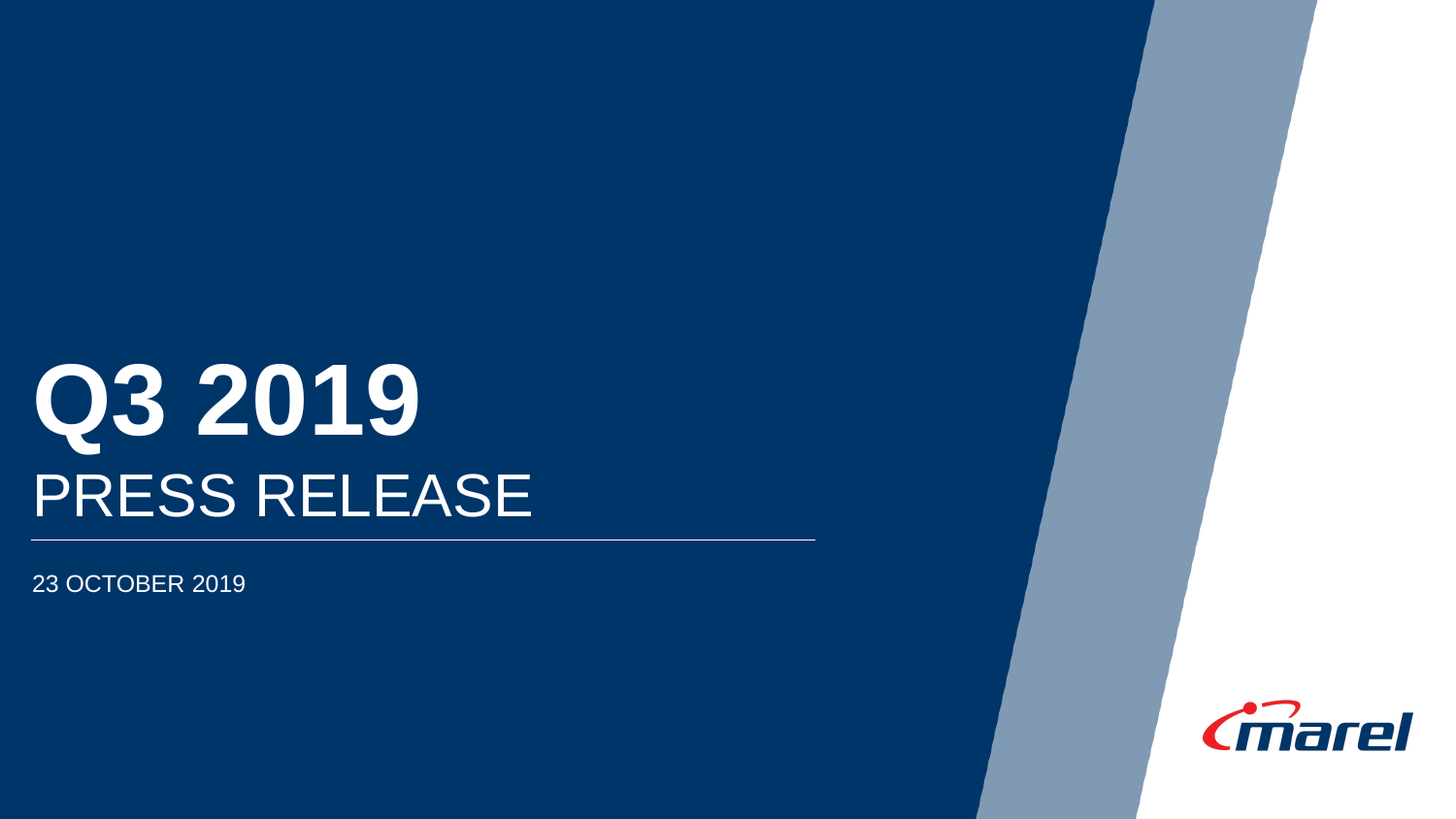

## **Q3 2019 – Solid operations and service revenues at all-time high**

### **EXECUTIVE SUMMARY Árni Oddur Thórdarson, CEO**

### **Q3 2019 Highlights**

- Orders received were EUR 285.0m (3Q18: 267.7m).
- Revenues were EUR 312.5m (3Q18: 282.0m).
- Adjusted EBIT\* was EUR 44.3m (3Q18: 40.0m), translating to an EBIT\* margin of 14.2% (3Q18: 14.2%).
- Net result was EUR 33.4m (3Q18: 26.7m).
- Basic earnings per share (EPS) were EUR 4.38 cents (3Q18: 3.94 cents).
- Cash flow from operating activities before interest and tax in the quarter was EUR 47.7m (3Q18: 31.6m).
- Net debt/EBITDA was x0.5 at quarter-end (2Q19: x0.6). Targeted capital structure is x2-3 net debt/EBITDA.
- The order book was EUR 431.9m (2Q19 459.4m and 3Q18: 510.8m).

*"We report yet another solid quarter for Marel with high revenues for a seasonal quarter, at EUR 313 million. Revenues and EBIT increased by 11% compared with the same quarter last year with a stable EBIT margin at 14.2%. Recurring service and spare parts revenues are 37% of total revenues, an all-time high. Cash flow is healthy and earnings per share increased by 11% compared to prior year.*

*Orders received were EUR 285 million, slightly below what we aimed for, but an increase of 7% compared with the third quarter of 2018. With pioneering solutions and global reach in sales and services, we manage to navigate through a challenging period that global food providers are facing due to various trade constraints and geopolitical uncertainties. In those circumstances orders can easily fluctuate quarter on quarter, both for our customers and ourselves.*

*We drive growth with innovation and global reach that is complemented by acquisitions as well as strategic partnerships.*

*The acquisition of Cedar Creek Company will strengthen Marel's software offering in Oceania. While strategic partnerships with TOMRA Food will bring new sensor-based sorting and processing technologies to optimize value, reduce waste and increase food safety. Finally, we are excited to join forces with Curio, bringing us closer to becoming a full-line provider in the global fish segment."*

### **Subsequent events: Acquisitions of Curio and Cedar Creek Company**

- On 22 October 2019, Marel has entered into an agreement to acquire a 50% stake in Curio, an innovative primary processing equipment provider for whitefish processing. Marel has an option to acquire the remaining 50% of shares in four years. Curio's complementary product portfolio brings Marel closer to becoming a full-line provider to the global fish industry. Curio is domiciled in Iceland and has annual revenues of around EUR 10 million. The transaction is subject to customary closing conditions, and expected to close in the fourth quarter of 2019. Further information available on marel.com/curio
- On 23 October 2019, Marel has agreed to acquire Cedar Creek Company, an Australian provider of specialized software and hardware solutions to meat, seafood and poultry processors. Cedar Creek Company has annual revenues of around EUR 3 million. The transaction is subject to customary closing conditions and is expected to be completed in the fourth quarter of 2019. Further information available on marel.com/cedarcreek

### **KEY FIGURES** (EUR m)

| 3Q19  | 3Q18  | Change | As per financial statements                      | 9M19  | 9M18  | Change   |
|-------|-------|--------|--------------------------------------------------|-------|-------|----------|
| 312.5 | 282.0 | 10.8%  | Revenues                                         | 963.6 | 867.1 | 11.1%    |
| 119.5 | 110.7 | 7.9%   | Gross profit                                     | 375.1 | 337.2 | 11.2%    |
| 38.2% | 39.3% |        | Gross profit as a % of revenues                  | 38.9% | 38.9% |          |
| 44.3  | 40.0  | 10.8%  | Adjusted result from operations (Adjusted EBIT)  | 141.4 | 127.0 | 11.3%    |
| 14.2% | 14.2% |        | EBIT* as a % of revenues                         | 14.7% | 14.6% |          |
| 56.4  | 50.0  | 12.8%  | <b>EBITDA</b>                                    | 176.6 | 159.1 | 11.0%    |
| 18.0% | 17.7% |        | EBITDA as a % of revenues                        | 18.3% | 18.3% |          |
|       |       |        | Amortization of acquisition-related (in)tangible |       |       |          |
| (2.7) | (2.4) |        | assets                                           | (8.0) | (7.0) |          |
| 41.6  | 37.6  | 10.6%  | Result from operations (EBIT)                    | 133.4 | 120.0 | 11.2%    |
| 13.3% | 13.3% |        | EBIT as a % of revenues                          | 13.8% | 13.8% |          |
| 33.4  | 26.7  | 25.1%  | Net result                                       | 99.9  | 84.5  | 18.2%    |
| 10.7% | 9.5%  |        | Net result as a % of revenues                    | 10.4% | 9.7%  |          |
| 285.0 | 267.7 | 6.5%   | Orders Received                                  | 919.5 | 888.1 | 3.5%     |
|       |       |        | Order Book                                       | 431.9 | 510.8 | $-15.4%$ |

| 3Q19          | <b>3Q18</b>    | Cash flows                                                         |                | 9M18            |
|---------------|----------------|--------------------------------------------------------------------|----------------|-----------------|
| 47.7          | 31.6           | Cash generated from operating activities,<br>before interest & tax | 129.6          | 143.6           |
| 34.6<br>(7.2) | 23.8<br>(45.1) | Net cash from (to) operating activities<br>Investing activities    | 89.1<br>(27.8) | 113.7<br>(68.9) |
| (11.9)        | 29.8           | Financing activities                                               | 173.4          | (42.3)          |
| 15.5          | 8.5            | Net cash flow                                                      | 234.7          | 2.5             |

| <b>Financial position</b>                 | 30/09<br>2019 | 31/12<br>2018 |  |
|-------------------------------------------|---------------|---------------|--|
| Net Debt (Including Lease liabilities)    | 112.9         | 431.6         |  |
| Operational working capital <sup>1)</sup> | 76.0          | 27.7          |  |

<sup>1)</sup> Trade receivables, Inventories, net Contract assets & Contract liabilities, Trade payables.

| 3Q19  | 3Q18  | Key ratios                                    | 9M <sub>19</sub> | 9M <sub>18</sub> |
|-------|-------|-----------------------------------------------|------------------|------------------|
|       |       | Current ratio                                 | 1.6              | 0.9              |
|       |       | Quick ratio                                   | 1.2              | 0.6              |
|       |       | Number of outstanding shares (millions)       | 759.9            | 674.8            |
|       |       | Market capitalization in EUR billion based on |                  |                  |
|       |       | exchange rate at end of period                | 3.2              | 2.2              |
| 14.4% | 20.0% | Return on equity                              | 17.7%            | 21.0%            |
| 4.38  | 3.94  | Basic earnings per share in EUR cents         | 14.19            | 12.34            |
|       |       | Leverage adjusted result <sup>2)</sup>        | 0.5              | 2.1              |
|       |       |                                               |                  |                  |

<sup>2)</sup> Net Debt (Including Lease liabilities) / LTM EBITDA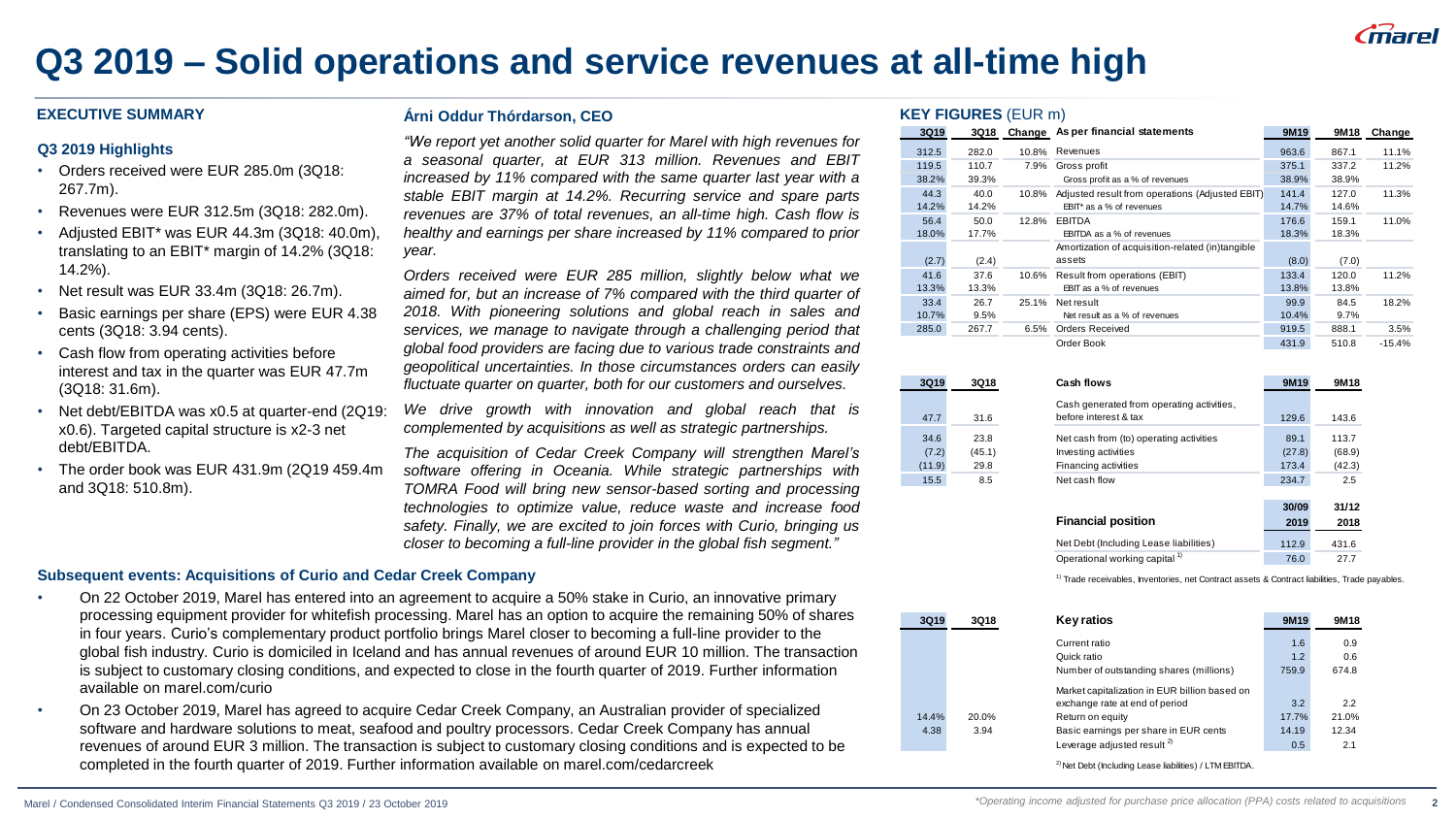## **FINANCIAL PERFORMANCE**

### **Orders received at EUR 285m, up by 6.5% compared to previous year and down 8.4% QoQ**

- Overall, Marel's commercial position continues to benefit from its full-line offering and steady launch of innovative high-tech equipment and software for smarter processing. Global reach and focus on full-line offering across the poultry, meat and fish industries as well as significant service business counterbalances fluctuations in operations.
- The order book in the third quarter was at a level of EUR 431.9m, compared to EUR 459.4m in 2Q19 and EUR 510.8m in 3Q18. This equals 33% of 12-month trailing revenues. Greenfields and large projects with longer lead times constitute the vast majority of the order book while services, spares and standard equipment run faster through the system with shorter lead times.
- The book-to-bill ratio was 0.91 in 3Q19 compared to 0.95 in 2Q19. While the company aims for a book-to-bill ratio above 1.00 the current trend reflects an increase in orders in markets where it is more difficult to estimate the timing of fully financially secured orders compared to established markets. Orders received from Asia & Oceania in particular China continue to be on the rise.
- Orders received were EUR 920m YTD, up 3.5% YoY.
- Trade constraints and geopolitical uncertainties heighten the overall need for solutions to balance regional supply and demand around the globe. Those uncertainties are however delaying investment decisions.
- African Swine Fever (ASF) continues to spread across Asia and Eastern Europe, impacting the global meat industry, particularly in China. Other protein resources such as fish and poultry are needed as well as a rethinking of the pork value chain with a focus on more automation, safety and traceability where Marel in partnership with its customers can play a key role.

### **Seasonal quarter with solid revenues of EUR 313m and EBIT margin of 14.2%**

- Revenues were solid in the quarter and totaled EUR 312.5m in 3Q19, up 10.8% compared to third quarter of 2018.
- With one of the largest installed base worldwide, a significant proportion of Marel's revenues derive from recurring service and spare parts revenues or around 37% in 3Q19.
- EBIT\* up by 10.8% YoY. EBIT\* margin of 14.2% in 3Q19 (14.2% 3Q18).
- Marel Poultry continues to be the largest driver with 12.1% revenue growth YoY and EBIT of 17.8% in 3Q19. Marel Meat revenues were up 13.5% YoY and 10.6% EBIT\*. Marel Fish revenues are down by 3.9% YoY while EBIT improved to 7.9% as compared to 2.3% in 2Q19.
- Gross profit margin was 38.2% (3Q18: 39.3%) and gross profit was EUR 119.5m in 3Q19, up 7.9% YoY compared to EUR 110.7m in 3Q18. Operational expenses are in line with management´s expectations.
- Net result was EUR 33.4m in 3Q19, up 25.1% compared to third quarter of 2018 and down 2.6% QoQ. Basic EPS were EUR 4.38 cents in the quarter (3Q18 EUR 3.94 cents), up 11.2% YoY.

**ORDER BOOK AND ORDERS RECEIVED** EUR m



### **REVENUES AND EBIT\* %,** EUR m



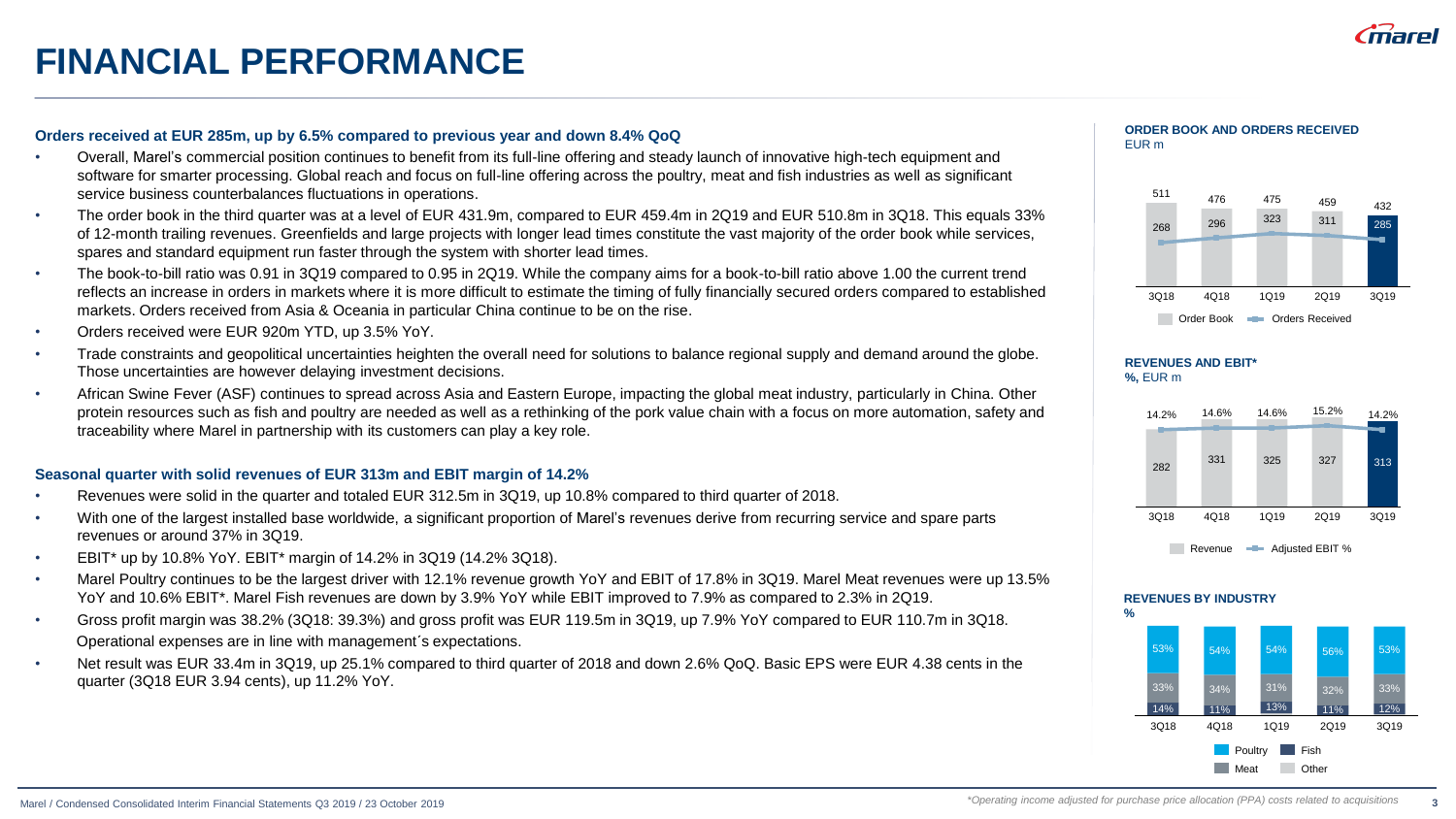## **FINANCIAL PERFORMANCE**

### **Solid cash flow and leverage of x0.5 to facilitate future strategic moves**

- The cash flow, both operational and free cash flow is at healthy level taking into account that orders are below revenues. Operational cash flow at a level of EUR 47.7m (3Q18: 31.6m) and free cash flow at EUR 29.0m (3Q18: 10.4).
- The contract liabilities decrease as the order book is decreasing while inventories are increasing for fast moving and critical parts in spares.
- Investments are at a lower level than in previous quarters with EUR 7.2m (3Q18: 15.2m) as facility investments are scaling down after a period of significant investments.
- Tax payments in the quarter (EUR 11.5m) were lower than 2Q19 (EUR 16.0m) as a result of timing of payments.
- Leverage is at x0.5 at the end of 3Q19 (2Q19: x0.6) and well under the targeted capital structure (2-3x Net debt/EBITDA). Marel continues to have a strong financial position to facilitate future strategic moves in line with the company´s growth strategy.

### **Outlook**

- Market conditions have been exceptionally favorable in recent years but are currently more challenging in light of geopolitical uncertainty. Marel enjoys a balanced exposure to global economies and local markets through its global reach, innovative product portfolio and diversified business mix.
- In the period 2017-2026, Marel is targeting 12% average annual revenue growth through market penetration and innovation, complemented by strategic partnerships and acquisitions.
	- Marel's management expects 4-6% average annual market growth in the long term. Marel aims to grow organically faster than the market, driven by innovation and growing market penetration.
	- Maintaining solid operational performance and strong cash flow is expected to support 5-7% revenues growth on average by acquisition.
	- Marel's management expects basic EPS to grow faster than revenues.
- Growth is not expected to be linear but based on opportunities and economic fluctuations. Operational results may vary from quarter to quarter due to general economic developments, fluctuations in orders received and timing of deliveries of larger systems.





**REVENUES BY BUSINESS MIX** 3Q19

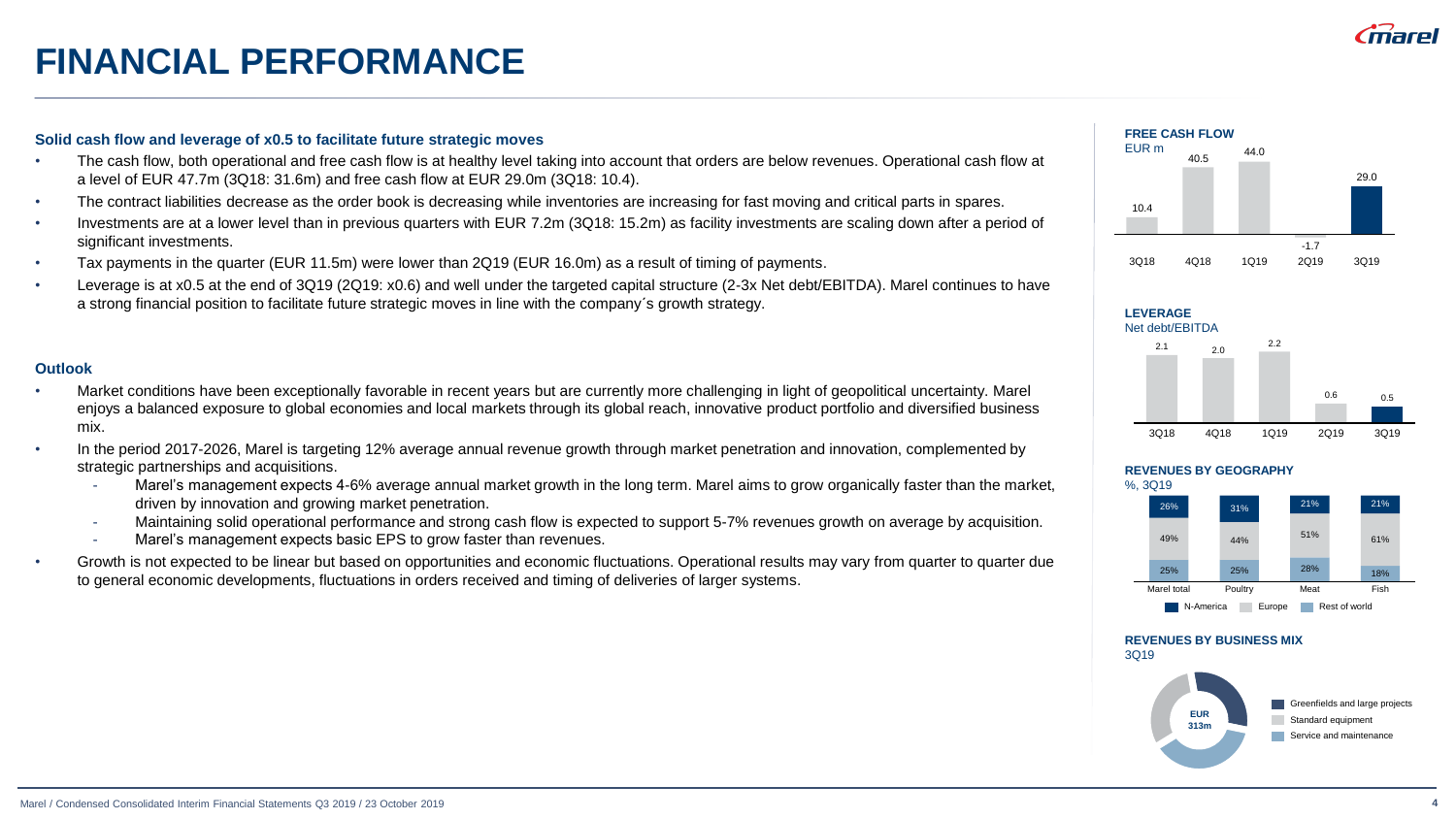## **INDUSTRY PERFORMANCE**

### **MAREL POULTRY MAREL MEAT MAREL FISH**



| 3Q19  | <b>3Q18</b> | Change |                         | 9M <sub>19</sub> | 9M18  | Change |
|-------|-------------|--------|-------------------------|------------------|-------|--------|
| 166.8 | 148.8       | 12.1%  | Revenues                | 523.3            | 461.0 | 13.5%  |
| 29.7  | 24.6        | 20.7%  | <b>FBIT</b>             | 97.1             | 80.8  | 20.2%  |
| 17.8% | 16.5%       |        | EBIT as a % of revenues | 18.6%            | 17.5% |        |

- Marel Poultry's competitive position remains exceptionally strong on the back of its established full-line product range, including standard equipment and modules, and service and spare parts revenue from its large installed base worldwide.
- Revenues for Marel Poultry in 3Q19 were up 12.1% YoY or EUR 166.8m (3Q18: 148.8m). EBIT was EUR 29.7m (3Q18: 24.6m) and the EBIT margin was 17.8% (3Q18: 16.5%). In comparison, the EBIT margin in 2Q19 was 20.2%.
- Large orders booked were in France, Taiwan, China and the US. With the US showing a shift in mix from primary processing investments to secondary processing with an increased demand for sensor-based and traceability solutions.
- The order book for Marel Poultry is on the softer side, as large projects are being finalized and new large projects are being delayed due to current trade constraints and uncertainty about trade agreements.
- As announced on 10 May 2019 and effective from 1 September 2019, Roger Claessens, has taken over from Anton de Weerd, as EVP of Marel Poultry.



| 3Q19  | <b>3Q18</b> | Change   |                          | 9M <sub>19</sub> | 9M18  | Change |
|-------|-------------|----------|--------------------------|------------------|-------|--------|
| 104.1 | 91.7        | 13.5%    | Revenues                 | 309.0            | 274.7 | 12.5%  |
| 11.0  | 9.8         | $12.2\%$ | <b>EBIT*</b>             | 35.4             | 32.6  | 8.6%   |
| 10.6% | 10.7%       |          | EBIT* as a % of revenues | 11.5%            | 11.9% |        |

- Marel Meat is a full-line supplier to the meat processing industry following acquisitions of MPS, with further bolt-on capabilities added with the acquisitions of Sulmaq and MAJA.
- Revenues for Marel Meat in 3Q19 were EUR 104.1m, up 13.5% YoY (3Q18: EUR 91.7m). EBIT\* was EUR 11.0m (3Q18: 9.8m) and the EBIT\* margin was 10.6% (3Q18: 10.7%). In comparison, the EBIT\* margin in 2Q19 was 11.2%.
- Orders received in the quarter were strong in Marel Meat, with large projects booked coming from the Netherlands, Germany, Mexico and Poland.
- The order book for Marel Meat remains robust.
- Standardization and modularization of the offering in primary meat and further cross and upselling of secondary and further processing solutions is a top priority.
- Management is targeting medium and long-term EBIT\* margin expansion for Marel Meat.



| 3Q19 | <b>3Q18</b> | Change   |                         | 9M <sub>19</sub> | 9M18  | Change   |
|------|-------------|----------|-------------------------|------------------|-------|----------|
| 36.6 | 38.1        | $-3.9%$  | Revenues                | 112.4            | 121.3 | $-7.3%$  |
| 2.9  | 4.4         | $-34.1%$ | <b>FBIT</b>             | 6.7              | 11.5  | $-41.7%$ |
| 7.9% | 11.5%       |          | EBIT as a % of revenues | 6.0%             | 9.5%  |          |

- Marel Fish predominantly consists of sales of solutions into salmon, wild whitefish and farmed whitefish. With the acquisition of Curio, Marel is a step closer to becoming a full-line provider to the global fish industry.
- Revenues for Marel Fish in 3Q19 were EUR 36.6m, down 3.9% YoY (3Q18: EUR 38.1m) due to softer orders received in equipment during the quarter. EBIT was EUR 2.9m (3Q18: 4.4m) and the EBIT margin was at 7.9% (3Q18: 11.5%). In comparison, the EBIT margin in 2Q19 was 2.3%.
- Order book has been stable with the majority of the orders received coming from the salmon segment. There has also been a step up in orders coming from Latin America.
- Management is targeting medium and long-term EBIT margin expansion for Marel Fish.
- The fourth quarter started strong with two large projects secured in October with Brim in Iceland for whitefish processing and Australis, a salmon processer in Chile.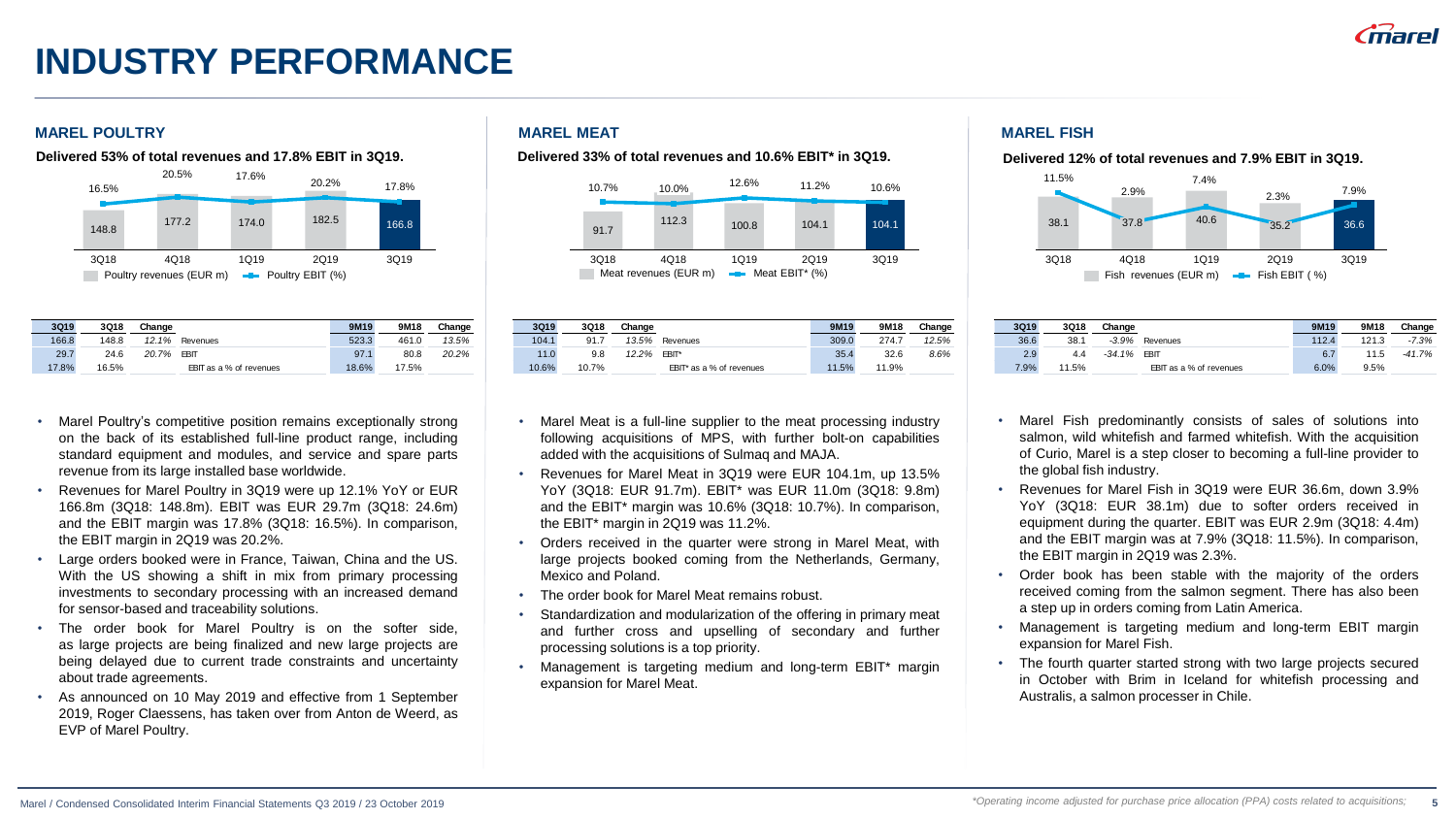## **INVESTOR RELATIONS**

### **Investor meeting and live webcast/conference call 24 October 2019**

On Thursday 24 October 2019, at 8:30 am GMT (10:30 am CET), Marel will host an investor meeting where CEO Árni Oddur Thórdarson and CFO Linda Jónsdóttir will give an overview of the financial results and operational highlights in the third quarter.

The investor meeting will be held at the company's headquarters: Austurhraun 9, Gardabaer, Iceland. Breakfast will be served from 8:00 am GMT.

The meeting will also be webcast live on [www.marel.com/webcast](http://www.marel.com/webcast) and a recording will be available after the meeting on marel.com/IR. Members of the investment community can join the conference call at: IS: +354 800 7520

NL: +31 20 721 9496 UK: +44 333 300 9269 US: +1 833 526 8347

• Citi – Global Industrials Conference, US, 19-20 February 2020 • Gulfood Manufacturing – Dubai, 29 - 31 October 2019

### **UPCOMING IR EVENTS UPCOMING TRADESHOWS**

- 
- Marel Poultry Showhow Copenhagen, 14 November 2019
- China Fisheries Qingdao, 30 October 1 November 2019
- IPPE Atlanta, 28 30 January 2020

### **DISCLAIMERS**

### **Forward-looking statements**

Statements in this press release that are not based on historical facts are forward-looking statements. Although such statements are based on management's current estimates and expectations, forward-looking statements are inherently uncertain. We therefore caution the reader that there are a variety of factors that could cause business conditions and results to differ materially from what is contained in our forwardlooking statements, and that we do not undertake to update any forward-looking statements. All forward-looking statements are qualified in their entirety by this cautionary statement.

### **Market share data**

Statements regarding market share, including those regarding Marel's competitive position, are based on outside sources such as research institutes, industry and dealer panels in combination with management estimates. Where information is not yet available to Marel, those statements may also be based on estimates and projections prepared by outside sources or management. Rankings are based on sales unless otherwise stated.

### **FINANCIAL CALENDAR**

- Marel will publish its interim and annual Condensed Consolidated Financial Statements according to the below financial calendar:
	- Q4 2019 5 February 2020
	- **AGM – 18 March 2020**
- Financial results will be disclosed and published after market closing of both NASDAQ Iceland and Euronext Amsterdam.

### **CONTACT US**

### **Tinna Molphy** Director of Investor Relations (on maternity leave)

**Vicki Preibisch** Investor Relations Specialist

**Marinó Thór Jakobsson** Investor Relations Analyst

[IR@marel.com](mailto:IR@marel.com) Tel: (+354) 563 8001.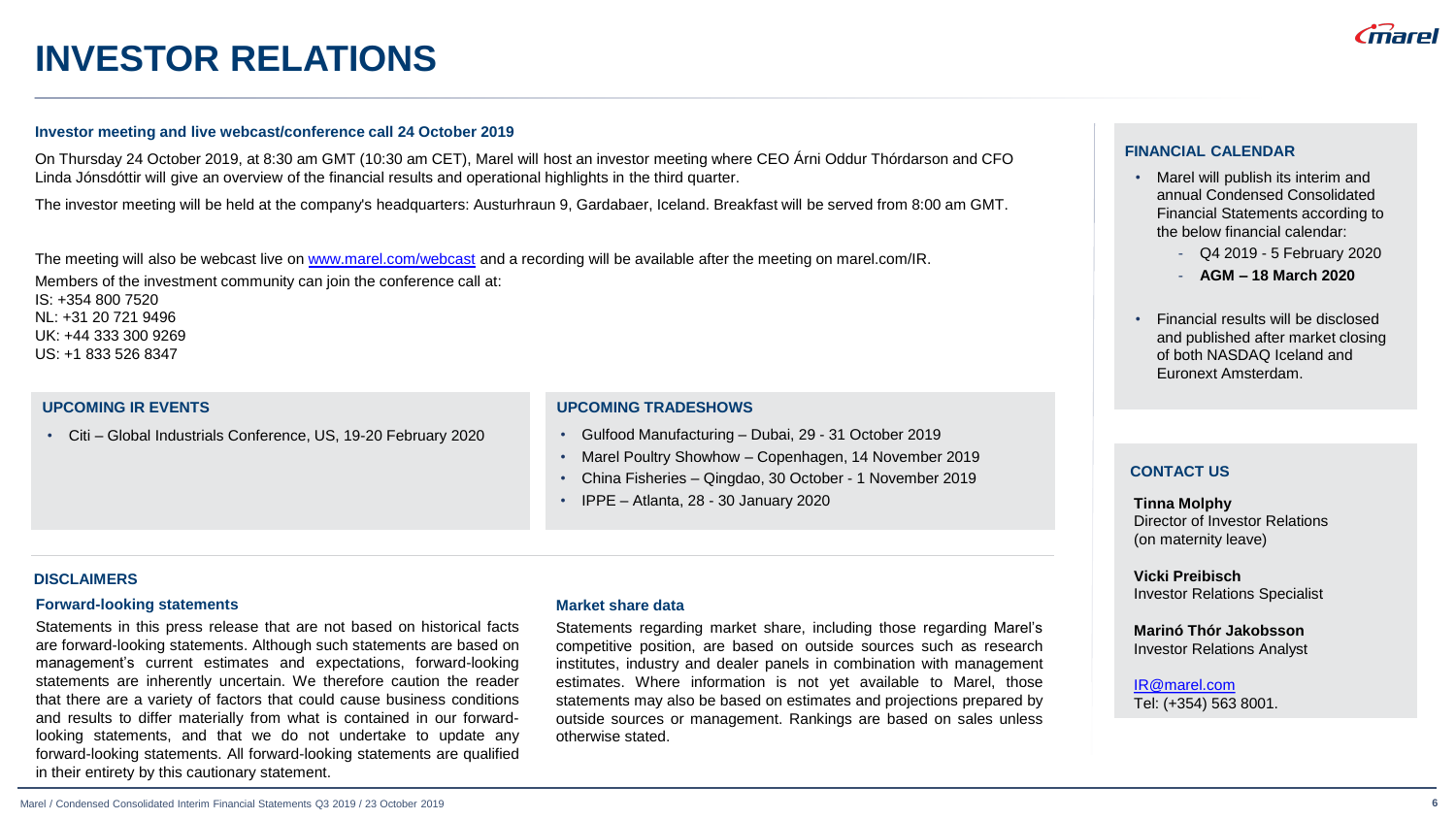

**7**

## **COMPARISON OF ANNUAL AND INTERIM KEY FIGURES**























2017 2026E

### Marel / Condensed Consolidated Interim Financial Statements Q3 2019 / 23 October 2019